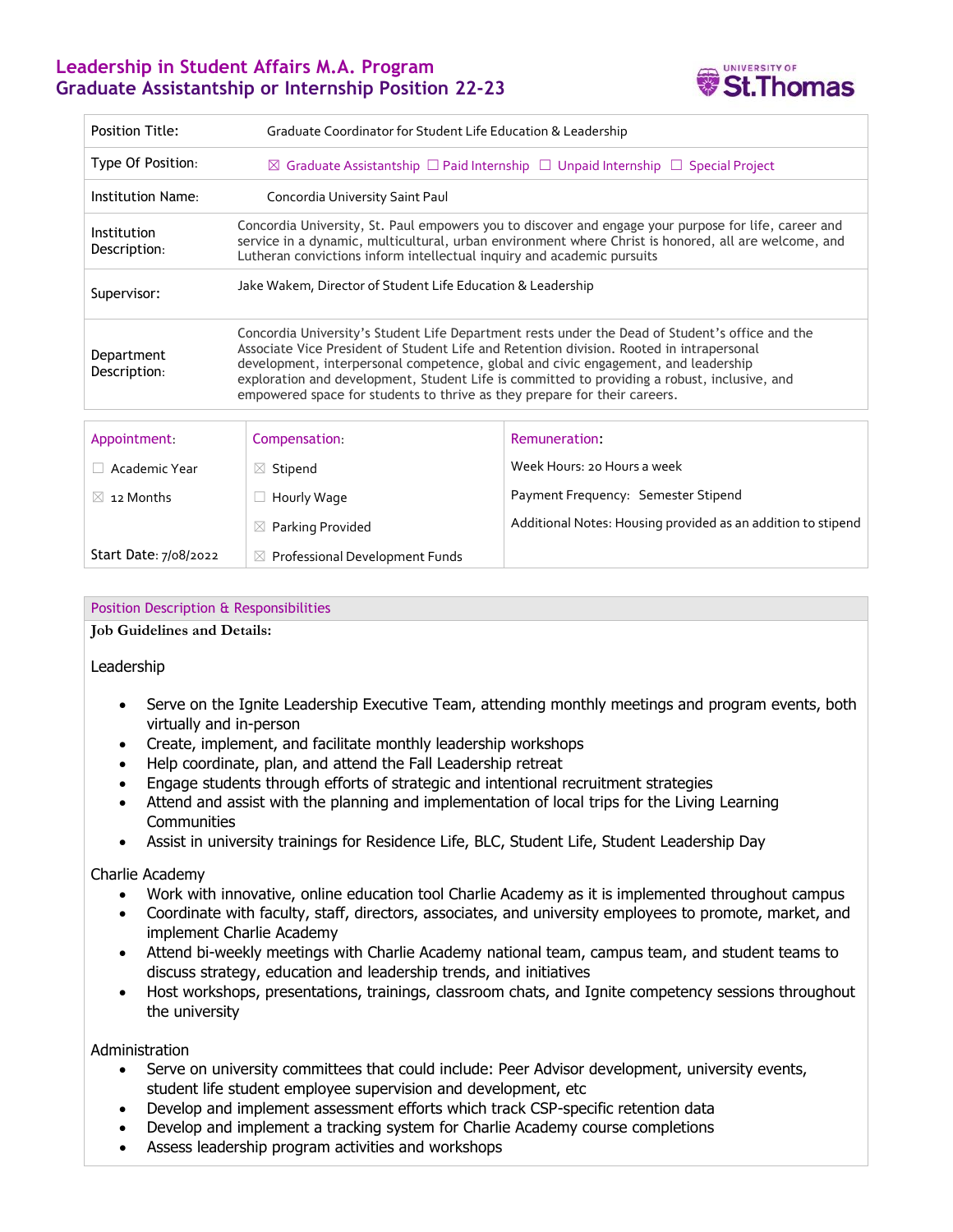- Partner with EPI (external partner) and Charlie Academy to brainstorm implementation strategies for leadership material at various collegiate campus; serve as a liaison to those entities
- Assume responsibilities within Blackboard integration, implementation, training and management
- Collaborate closely with the Learning Management System department on campus to integrate Charlie Academy

LLC

- Serve as a program liaison to the Jackson Business Leadership Community, the Science and Service Integrated Learning Community, and the Christian Thought and Leadership Community
- Collaborate with Residence Life to supervise the LLC Resident Assistant and Peer Advisor position
- Assist in content and curriculum creation for CSP Seminar LLC course
- Work in partnership with the RAs to provide leadership and community excursions to the LLC community
- Mentor and advise students in the LLC programs

Committee Opportunities (Employee can work with supervisor to select one additional focus area)

- Plan, coordinate, supervise, and manage CSP Intramurals with another graduate student and a hired undergraduate Eboard team of student employees
- Plan, coordinate, and assist in Peer Advising Training in partnership with CSP Seminar class
- Partner in the facilitation of the Jackson Student Leadership paid student focus group on campus. This entails meetings regarding CSP leadership direction, planning workshops, critiquing leadership opportunities, and creating content for future use

Other Duties

- Serve on the Student Life on-campus student crisis rotation (if qualified\*)
- Attend and assist with Graduate Assistant Training
- Work with Residence Life to manage quarantine operations
- As Assigned